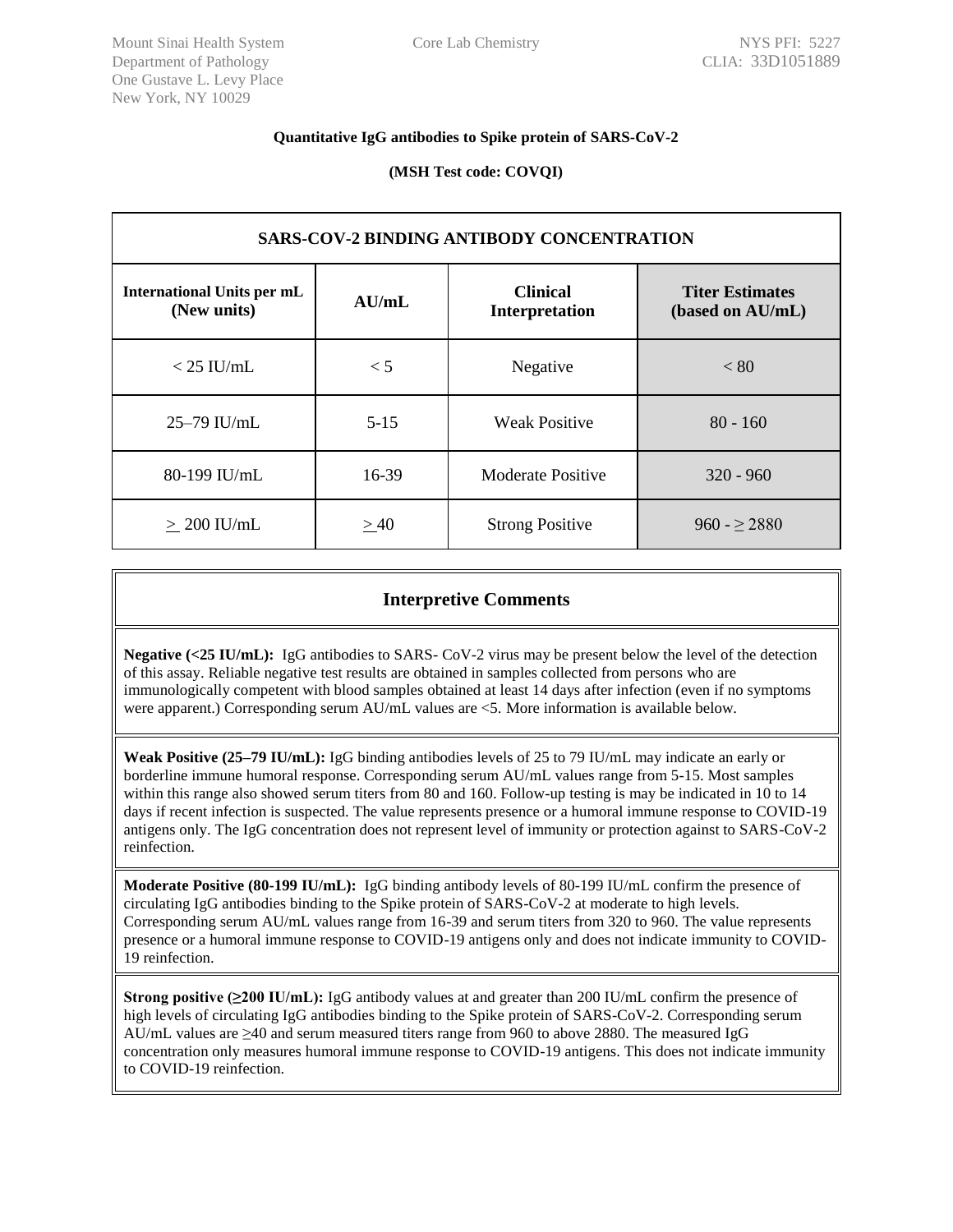# **Frequently Asked Questions**

#### **What is measured by this test?**

The assay measures the level of IgG antibodies to SARS-CoV-2 in the test sample (serum or plasma) obtained in the patient's blood on the day the sample was collected.

## **What are IU/mL?**

International Units per mL.

# **Are test results from different assays comparable?**

The quantitative IU/mL values obtained with different assay methods or kits may be different and cannot be used interchangeably

**Traceability:** The new test results are based on calibrators standardized (traceable to) against the 1st WHO International Standard Anti-SARS-CoV-2 Immunoglobulin (NIBSC 20/136 Reference Material) and to the Human SARS-CoV-2 Serological National Standard obtained from the Frederick National Laboratory for Cancer Research (FNLCR) to define values in IU/mL.

## **How is the new quantitative test different form the original MSH Quantitative test?**

The reagents used in this modification of the MSH quantitative SARS-CoV-2 IgG Antibody assay (MSH-LDT) are those from the now commercially available kit approved under EUA by FDA called Covid Seroklir. This modification was validated and demonstrated to give equivalent results to the original method. This modification has been approved by the NYSDOH to be performed at MSH Clinical Labs as a quantitative assay of IgG antibodies against SARS-Cov-2 binding to Spike protein antigens. To date the FDA has not approved any ELISA quantitative test for SARS-CoV-2. This test has not been reviewed by the FDA. The measured concentration of antibody reflects the immune response but have not been demonstrated to measure immunity from reinfection with COVID-19 at this time.

## **How is the test performed?**

**Methodology:** A fixed concentration of recombinant SARS-CoV-2 Spike protein pre-coated onto a 96 well microplate binds (captures) circulating antibodies present in the blood sample that are directed against the Spike protein of the virus. Unbound antibodies (and other substances) in the blood sample being tested are removed from the wells by three consecutive washes. The captured IgG that remain in the wells is marked using an enzyme-linked monoclonal antibody specific for human IgG added to all the wells in the test plate. Unbound enzyme-linked antibody is removed by washing followed by addition of and incubation with substrate for 10 minutes. During the incubation with substrate a color reaction occurs the intensity of which is proportional to the amount of IgG captured from the test sample. Color development reaction is stopped adding an acid solution and the color intensity measured at OD 450 nm on an ELISA plate reader. The concentration values of Anti-SARS-CoV IgG in each well is extrapolated from a 4PL calibration curve using known calibrators of known concentrations of monoclonal IgG specific for CORONAVIRUS. Negative and positive controls, and unknown samples which are included on each test plate are read also read using the same curve and the results are expressed in international units per milliliter (IU/mL). This test reliably detects and measures IgG antibodies to antigenic determinants of the Spike protein of SARS-CoV-2 in human serum and plasma.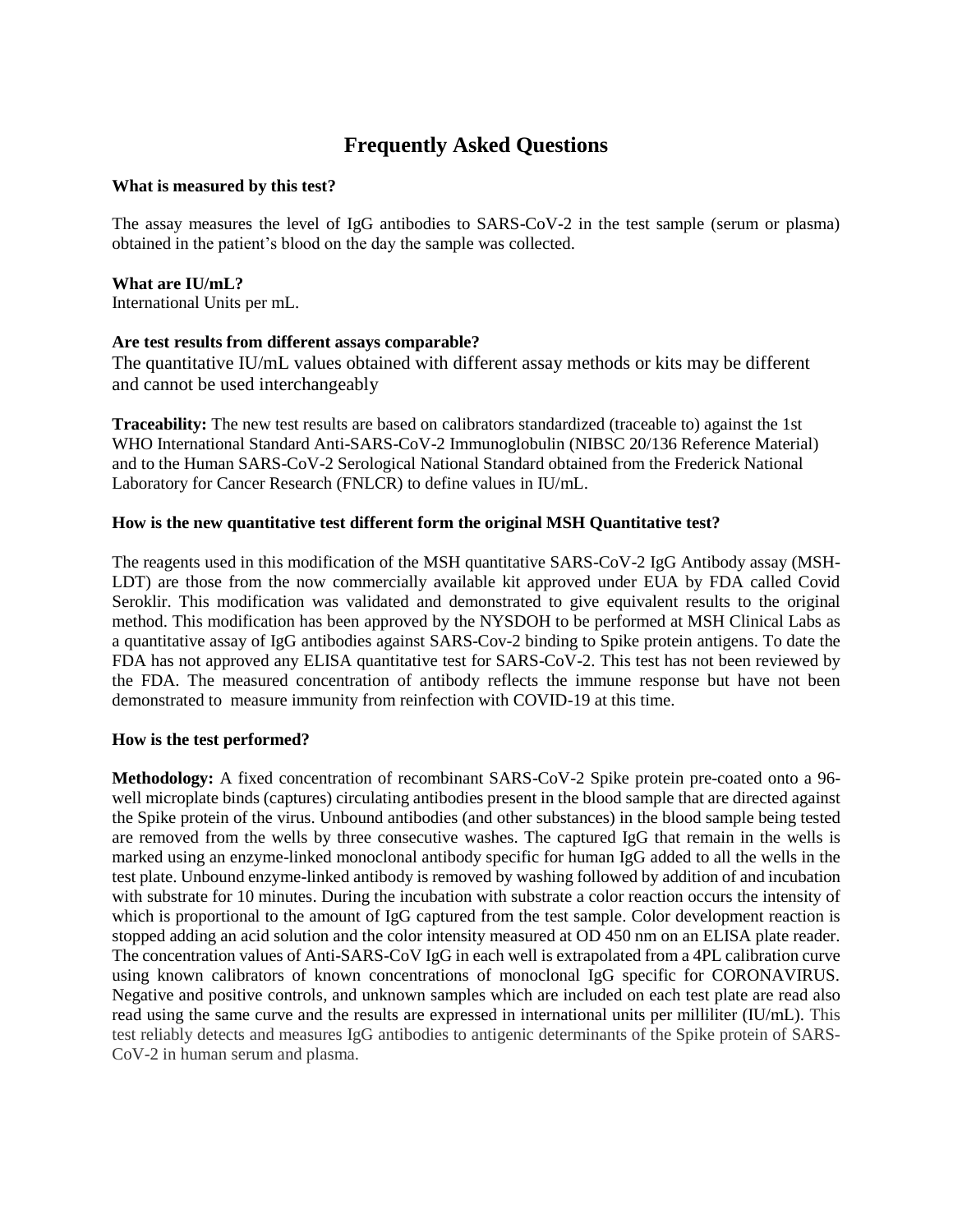#### **What does it mean if I have a negative test result?**

In this immunological assay system a negative test result indicates that IgG antibodies to SARS- CoV-2 virus are either absent or below the level of detection of this test. Thus a negative result may indicate the absence of an immune response to Spike protein of the SARS-CoV-2 virus as would be expected after infection or exposure to the virus or an early response not yet detectable by the assay. Reliable negative test results are obtained from samples collected from persons who are immunologically competent and at least 14 days after infection (even if no symptoms were apparent) At present it is not known if and at which levels antibodies to SARS-CoV-2 IgG detected by this assay confer immunity to reinfection by the COVID-19 virus.

## **What does it mean if I have a positive test result?**

A positive result may be also be due to current or past infection with non-SARS-CoV-2 corona virus strains such as HKU1, NL63, OC43, or 229E. Results from antibody testing should not be used as the sole basis to diagnose or exclude SARS-CoV-2 infection or to inform infection status. It is unknown for how long antibodies persist following infection and if the presence of antibodies confers protective immunity against reinfection with COVID-19.

It is important to consider the patient's clinical history and prevalence of local disease, as well as any other pertinent clinical information in assessing the need for a second but different serology test to confirm an immune response to SARS-CoV-2.

**Immune response:** This test should only be used for testing samples collected at least 15 days after symptom onset. High levels of IgG to SARS-CoV-2 have been demonstrated to remain detectable for up to 3 months in most patients who recover from COVID-19. The performance of this test in samples collected less than 15 days after symptom onset has not been established. The clinical applicability of a quantitative result is currently unknown and should not be interpreted as an indication or degree of immunity nor protection from reinfection, nor compared to other SARS-CoV-2 IgG antibody assays. Laboratories within the United States and its territories are required to report all results to the appropriate public health authorities as required

**RELIABLE TEST RESULTS:** Samples collected 15 days after symptom onset. The performance of this test in samples collected less than 15 days after symptom onset has not been established. The clinical applicability of a quantitative result is currently unknown and cannot be interpreted as an indication or degree of immunity nor protection from reinfection, nor compared to other SARS-CoV-2 IgG antibody assays. Laboratories within the United States and its territories are required to report all results to the appropriate public health authorities as required.

**After vaccination samples:** Two to 3 weeks following full vaccination, a patient's immunological response may be assessed by measuring the IgG antibodies to the SARS-CoV-2 of the spike protein level in serum/plasma. An absence of antibody formation post vaccination may relate to immune deficiency disorders, either congenital or acquired, or iatrogenic due to immunosuppressive drugs.

#### **Where can I go for updates and more information?**

The most up-to-date information on COVID-19 is available at the [Centers for Disease Control and](https://www.cdc.gov/COVID19)  [Prevention website.](https://www.cdc.gov/COVID19) In addition, please also contact your health care provider with any questions/concerns.